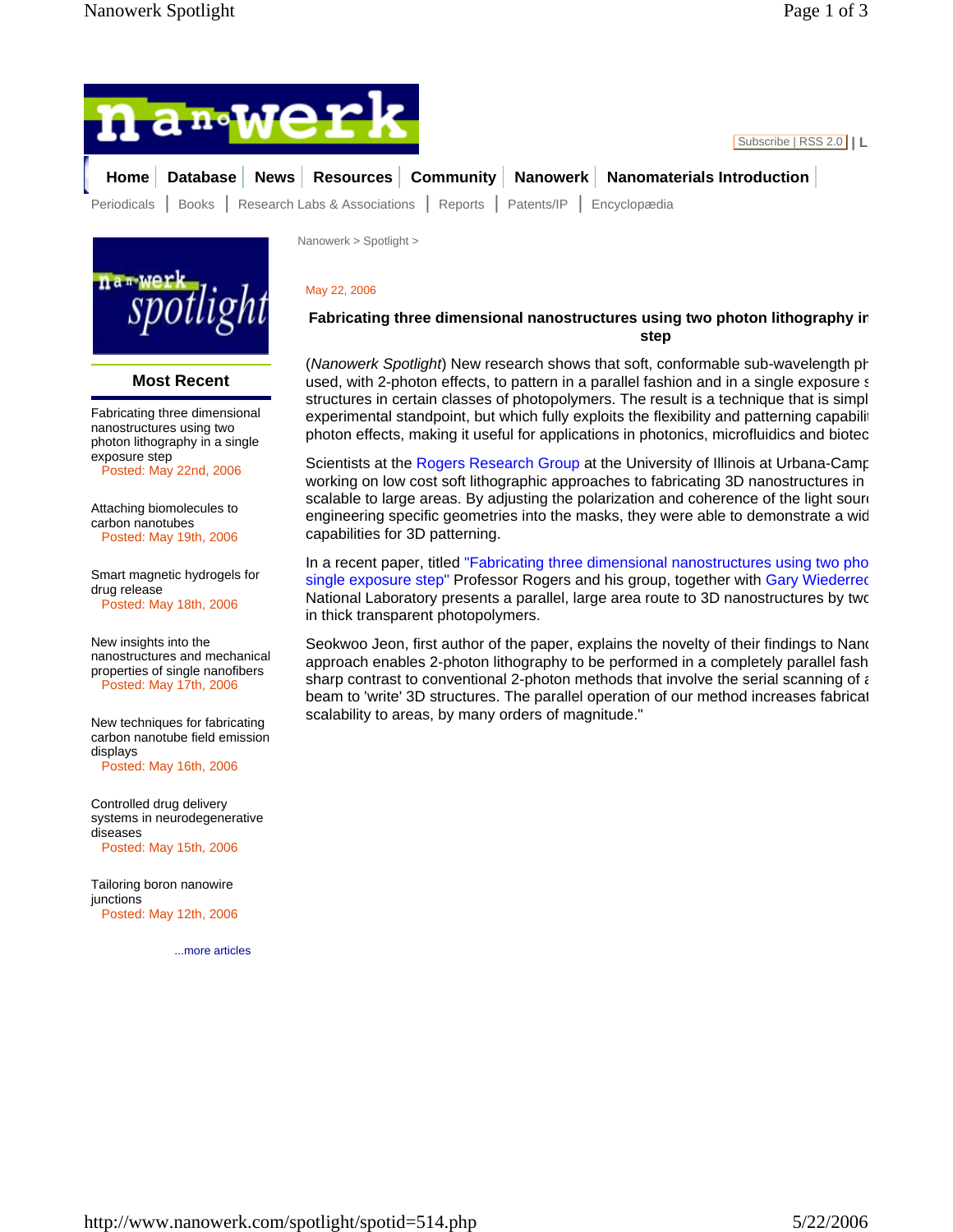

*SEM images and modeling of 3D structures made through a two photon process wi area angled view and top view (inset) and (b) cross sectional view (left) and mod appropriately defined cutoff filter, close to the experimental condition, is chosen for m Seokwoo Jeon, University of Illinois at Urbana-Campaign)* 

The problem with the use of such light sources in conventional methods (i.e. interfere that any combination of multiple beams of light from these pulsed lasers requires ext alignment and control to ensure spatial and temporal overlap of the pulses (which ha and temporal durations).

"In our approach" says Jeon, "we expose the 2-photon sensitive photopolymer direct surface of conformable masks that generates a 3D distribution of intensity. Separate beams and pulse overlaps is not required. In this way, we bypass the difficulties asso photon lithography in the conventional manner."

"However, even though we build 3D structures in parallel fashion, the required peak | very high" says Jeon.

To make 3D structures in large area with higher speed, the design of more sensitive photopolymer is a key challenge to be overcome. Higher sensitivity would also allow pulse, so that the depth of 3D structures can be increased in proportion to that.

"The modeling is doable and we have the capabilities, but it is not trivial" says Jeon. "